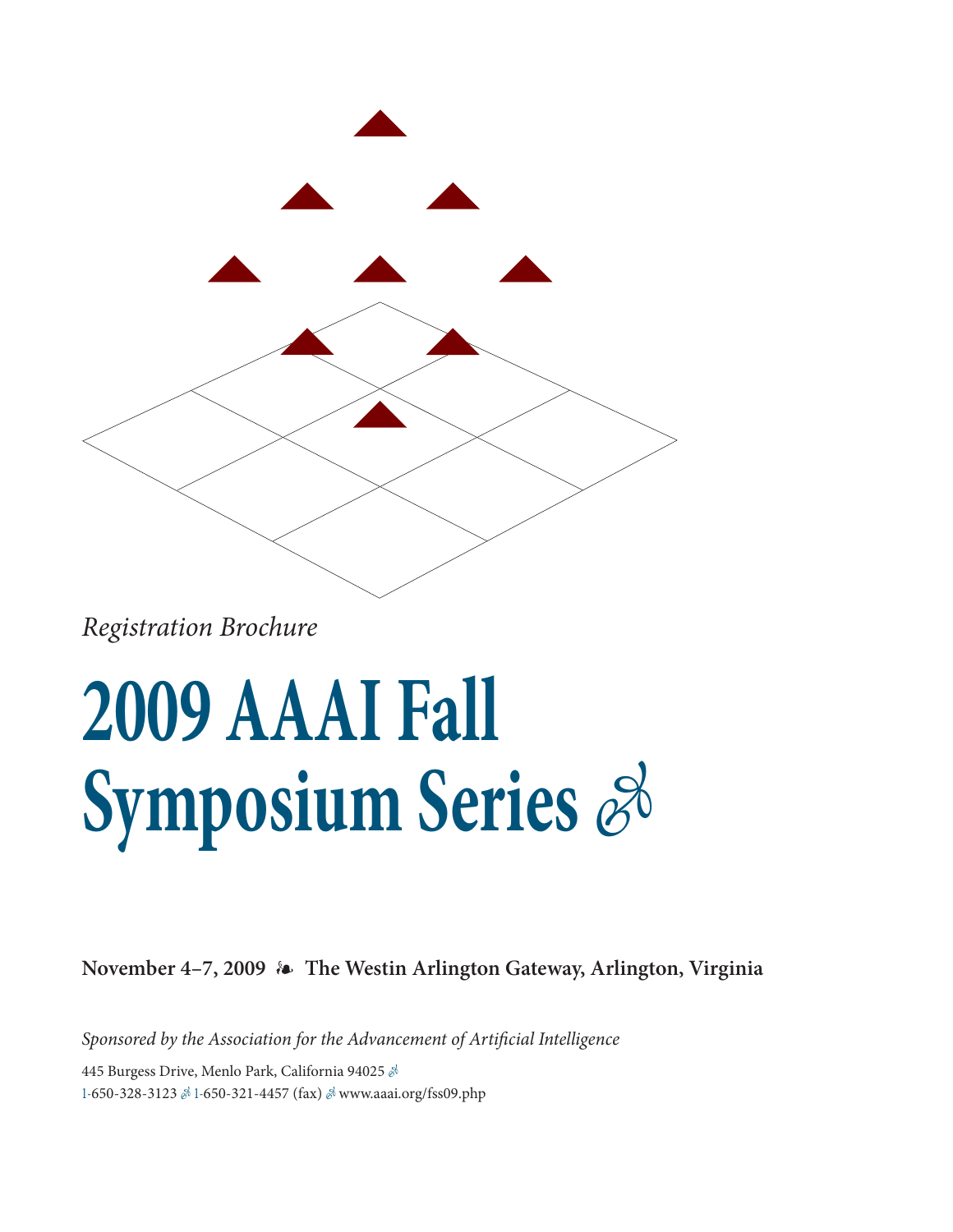### **Tentative Program Schedule**

*(subject to change)*

**Wednesday, November 4** 9:00 AM – 5:00 PM: AI Funding Seminar

**Thursday, November 5** 9:00 AM – 5:30 PM: Symposia sessions 6:00 PM – 7:00 PM: Reception

**Friday, November 6** 9:00 AM – 5:30 PM: Symposia sessions 6:00 PM – 7:15 PM: Plenary session

**Saturday, November 7** 9:00 AM – 12:30 PM: Symposia sessions

*Registration will be located in the Ballroom Foyer on the Second Level.*



*T*he Association for the Advancement of Artificial Intelligence is pleased to present the 2009 Fall Symposium Series, to be held Thursday through Saturday, November 5–7, at the Westin Arlington Gateway in Arlington, Virginia, adjacent to Washington, DC. The Symposium Series will be preceded on Wednesday, November 4 by a oneday AI funding seminar. The titles of the seven symposia are as follows:

- Biologically Inspired Cognitive Architectures
- Cognitive and Metacognitive Educational Systems
- Complex Adaptive Systems and the Threshold Effect: Views from the Natural and Social Sciences
- Manifold Learning and Its Applications
- Multi-Representational Architectures for Human-Level Intelligence
- The Uses of Computational Argumentation
- Virtual Healthcare Interaction

The highlights of each symposium will be presented at a special plenary session. Notes will be prepared and distributed to participants in each symposium, but will not otherwise be available unless published as an AAAI Technical Report or edited collection.

Each symposium will have limited attendance. Participants will be expected to attend a single symposium throughout the symposium series. In addition to participants selected by the program committee of the symposia, a limited number of other interested parties will be allowed to register in each symposium on a first-come, first-served basis. To register, please fill out the registration form, and send it along with payment to:

AAAI Fall Symposium Series 445 Burgess Drive, Suite 100 Menlo Park, CA 94025-3442 Telephone: (650) 328-3123\* Fax: (650) 321-4457\* E-mail: fss09@aaai.org\* www.aaai.org/Symposia/Fall/fss09.php

\*Credit card orders only, please. Please note that there are security issues involved with the transmittal of credit card information over the internet. AAAI will not be held liable for any misuse of your credit card information during its transmittal to AAAI.

Online registration is also available at www.aaai. org/Symposia/Fall/fss09.php, along with this document.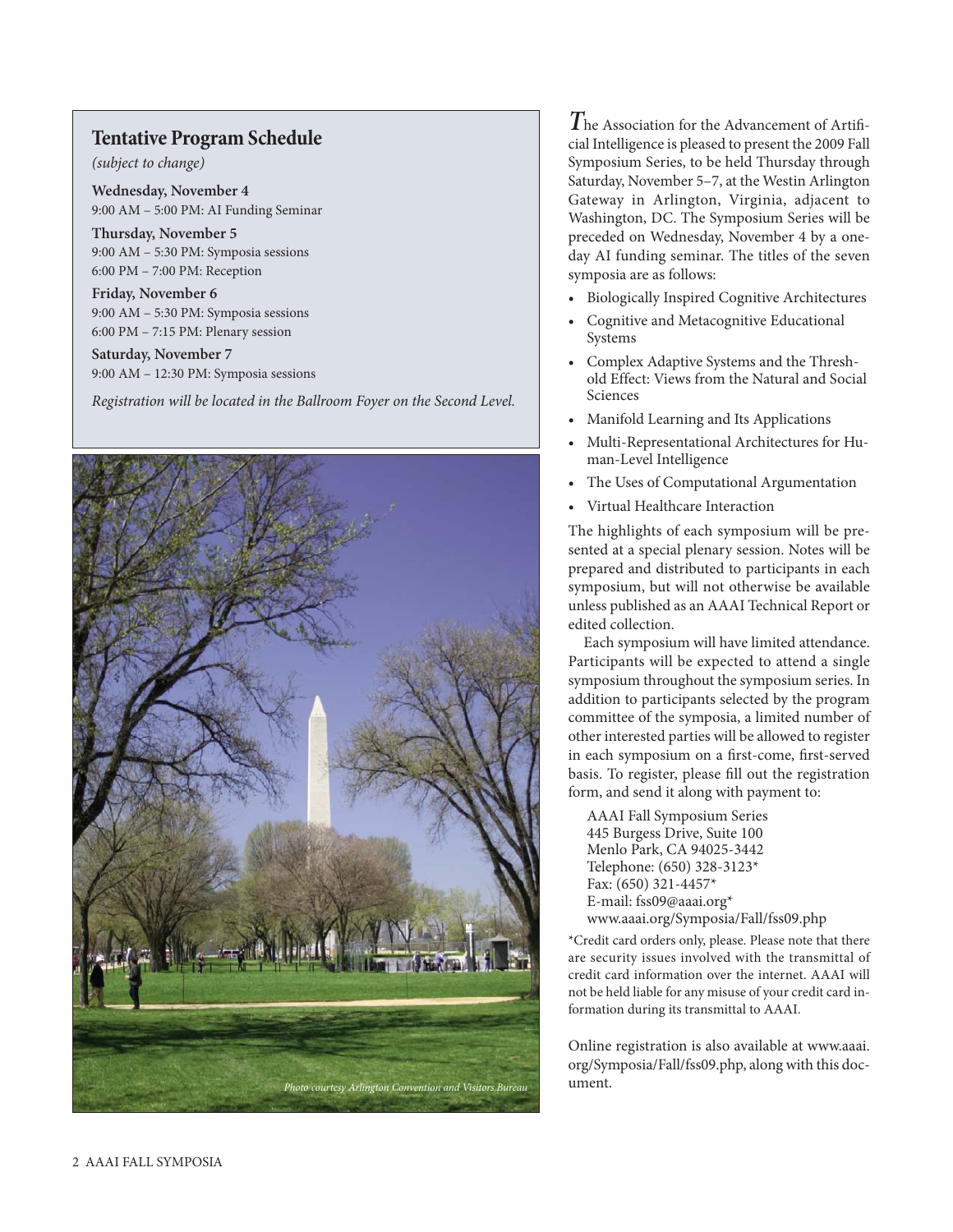*T*he challenge of designing a human-level learner is central to creating a computational equivalent of the human mind in its higher cognitive abilities. It demands the level of robustness and flexibility of learning that today is available in biological systems only. Therefore, it is essential that we better understand at a computational level how biological systems naturally develop their cognitive and learning functions. In recent years, biologically inspired cognitive architectures (BI-CA) have emerged as a powerful new approach toward gaining this kind of understanding. The impressive success of BICA-2008 was clear evidence of this trend. As the second event in the series, BICA-2009 continues our attack on the challenge, with the overall atmosphere of excitement and potential, brainstorming and collaboration.

### **Topics**

- $\mathcal{B}$  Bridging the gap between natural and artificial intelligence: robustness, flexibility, integrity
- Models of natural cognitive growth: self-regulation, bootstrapping, metalearning
- Critical components of humanlike learning that enable transformative cognitive growth
- Vital biological constraints informed by neuroscience and their leverage in learning systems
- Cognitive versus subcognitive forms of learning: scalability laws and metrics for growing BICA
- Physical support of conscious experience: the emergent self and self-awareness in artifacts
- $\mathcal{F}$  Formal theory of cognitive and metacognitive architectures and their natural development
- $\mathcal{E}$  Language acquisition, symbol grounding, and the "critical mass" of a universal learner
- Reading and measuring minds of machines and humans: the second cognitive revolution
- The origin and the function of emotional feelings and values in humans and in artifacts

### **Speakers**

Key speakers include Igor Aleksander (Imperial College), Ronald Arkin (Georgia Tech), Bernard Baars (NSI), Kenneth De Jong (GMU), Stan Franklin (University of Memphis), Stephen Grossberg (Boston University), Christof Koch (CalTech), Benjamin Kuipers (University of Michigan), Chris Lebiere (Carnegie Mellon University), Konstantin Likharev (Stony Brook University), Carol O'Donnell (DOE IES NCER), Jim Reggia (UMD), Frank Ritter (Penn State University), Stuart Shapiro (University of Buffalo), Hans-George Stork (European Commission).

### **Format**

The symposium format is a one-track session including several discussion panels and a poster review session. A joint session with MCES-2009 on the Future Funding of Research in Learning Technologies will also include a joint discussion panel. Notification of the intent to participate with name, affiliation, address, phone and fax sent by e-mail to samsonovich@cox.net is strongly encouraged.

### **Organizing Committee**

Alexei Samsonovich, chair (GMU), Igor Aleksander (Imperial College), Antonio Chella (University of Palermo), Stan Franklin (University of Memphis), Christian Lebiere (CMU), Shane Mueller (Klein/ARA), David Noelle (University of California Merced), Lokendra Shastri (Infosys).

### **Program Committee**

Samuel Adams (IBM), James Albus (NIST), Jason Augustyn (CIV USA AMC), Wei Chen (CMU), Son Dao (HRL), John Gero (GMU), Eva Hudlicka (Psychometrix), Neil Jacobstein (Stanford University), Deepak Khosla (HRL), Murray Shanahan (Imperial College), Narayan Srinivasa (HRL), Brian Tsou (AFRL), Pei Wang (Temple University), John Weng (Michigan State University).

### **Additional Information**

For more information about the symposium, see members.cox.net/bica2009.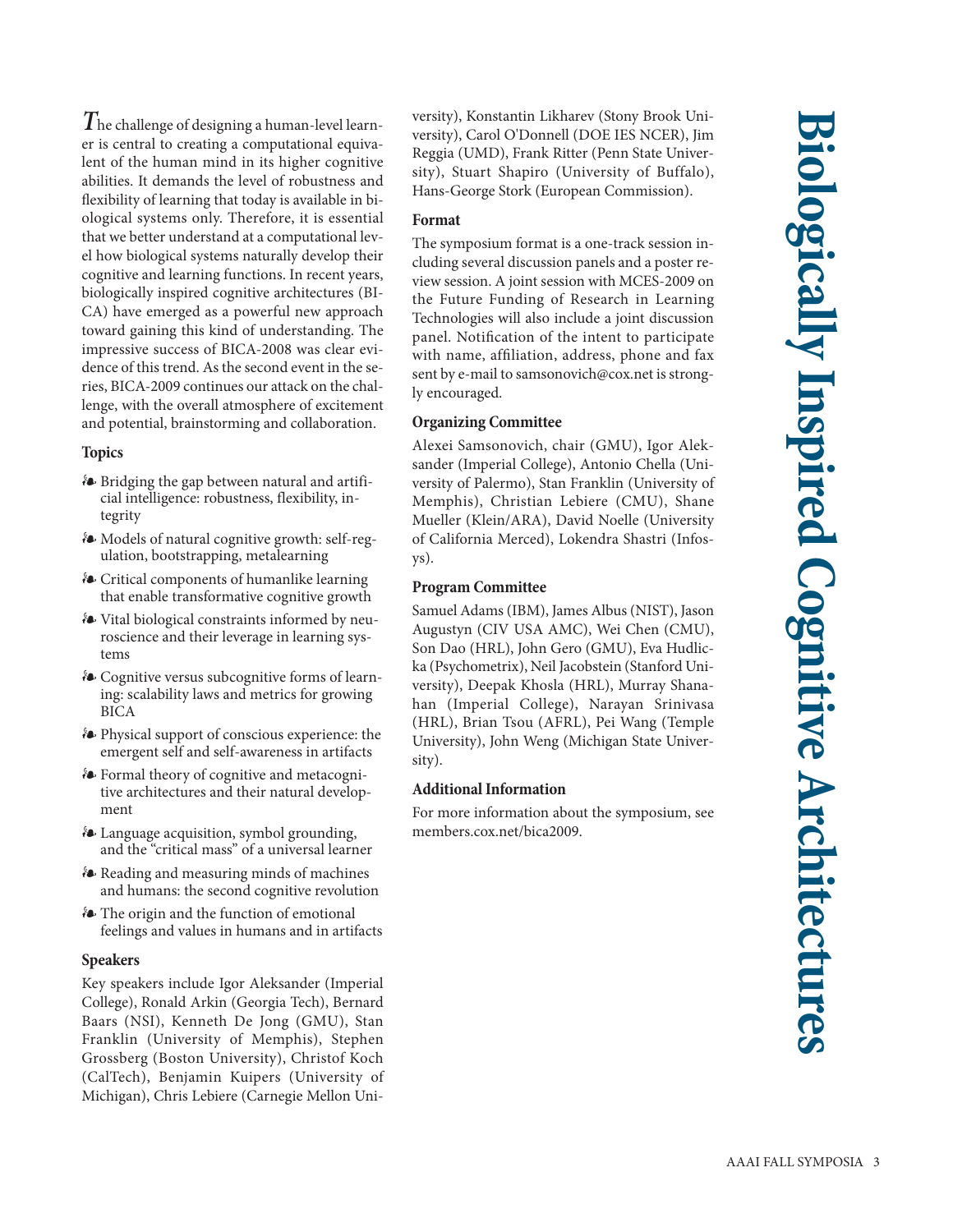## **Cognitive and Metacognitive Educational Systems** ognitive and Metacogn cationa  $\mathsf{FT}$

*C*omputer-based learning environments are designed to support learning processes to facilitate acquisition, development, use, and transfer of knowledge and strategies required to solve complex tasks. These systems have to interact with different users, and support them with decisional processes that are sensitive to individual differences. A primary concern is self-regulation, which is important for developing independent learners. Traditional intelligent (that is, rational) systems have limitations in achieving all these goals. Systems in support of education have to be "cognitive." A (meta)cognitive system is selfaware — it can adapt to the user, and may propose self-regulation strategies to help the user learn and deploy self-regulatory processes and facilitate dynamic adaptivity during learning. This sort of cognitive push-pull can be enabled via multimodal interaction, and through the possibility to define a system's "mental state." MCES 2009 is aimed to stimulate the creation of a dedicated research community about the definition of what is a (meta)cognitive educational system. What aspects of cognition, metacognition, affect, and motivation have to be explored and integrated to achieve the goal of a new generation of metacognitive tools for enhancing learning with understanding and transfer in metacognitive educational Systems?

### **Topics**

- Theoretical foundations of cognitive and metacognitive systems
- Psychological aspects of the learning process



*Photo courtesy Arlington Convention and Visitors Bureau*

- New educational paradigms to be addressed with a cognitive system
- Cognitive architectures for education
- Knowledge management and representation, skill acquisition
- Novel interaction modalities for educational purposes
- Linguistic interaction in MCESs
- Modelling metacognitive skills and pedagogical interactions
- Social and cultural aspects of learning
- Support for knowledge building communities, and for networked communication
- Student modelling and cognitive diagnosis
- New software architectures (agent based systems, distributed systems…) for MCESs
- Virtual learning environments
- Web-based systems for education

### **Speakers**

Key speakers and panelists include Michael Cox, Stephen Grossberg, Carol O'Donnell, Hans-George Stork, Elizabeth Albro.

### **Format**

The symposium format is a one-track session including several discussion panels and a poster review session. A joint session with BICA-2009 on the Future Funding of Research in Learning Technologies will also include a joint discussion panel. Notification of the intent to participate with name, affiliation, address, phone and fax sent by email to mces2009-info@dinfo.unipa.it or via the symposium website is strongly encouraged.

### **Organizing Committee**

Roberto Pirrone, Cochair (University of Palermo, Italy), Roger Azevedo, Cochair (University of Memphis), Gautam Biswas, Cochair (Vanderbilt University)

### **Program Committee**

Philip Winne (Simon Fraser University), James Lester (North Carolina State University), Susanne Lajoie (McGill University), Valerie Shute (Florida State University), Amy Baylor (National Science Foundation)

### **Additional Information**

For more information about the symposium see www.dinfo.unipa.it/mces2009.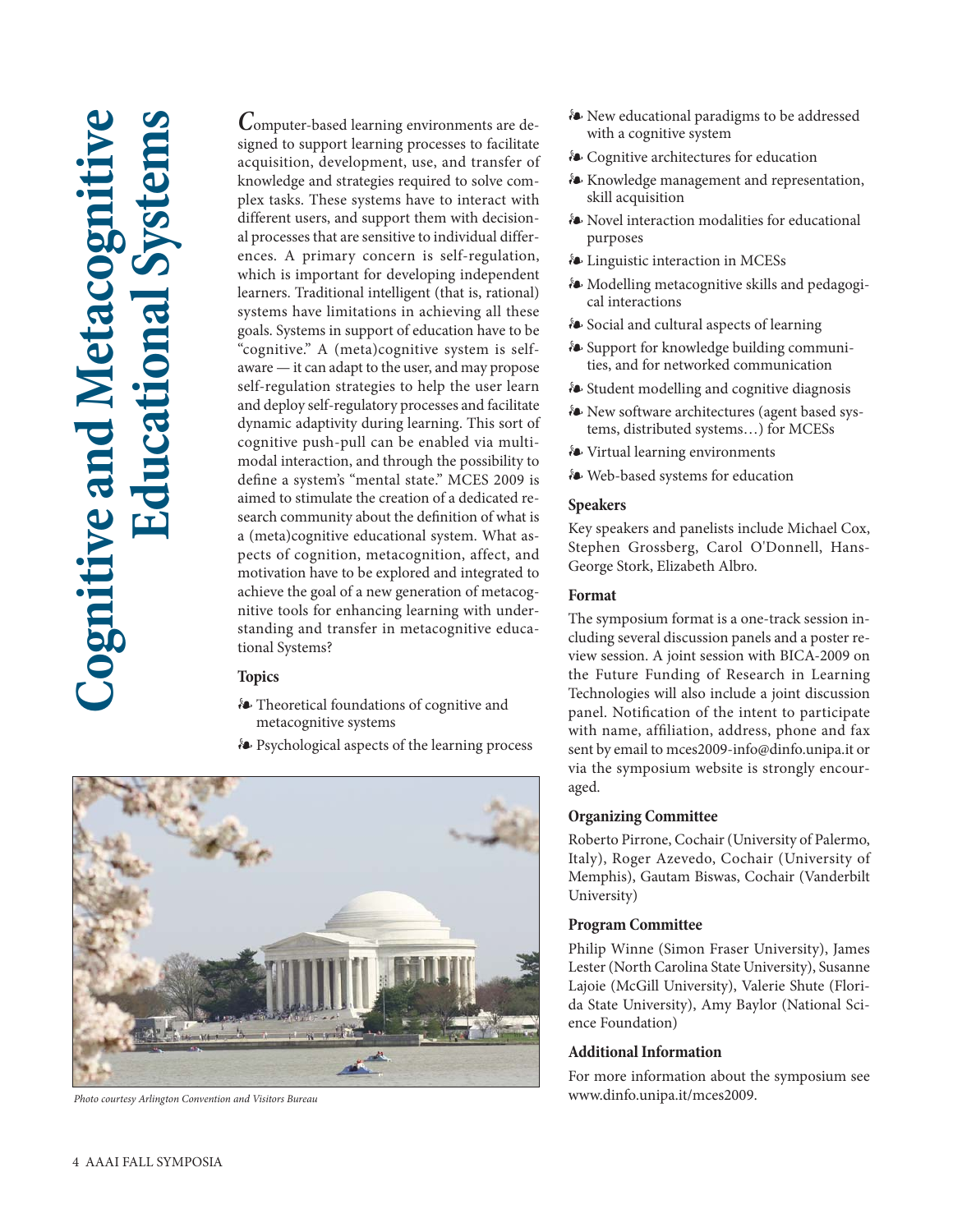*M*ost interesting phenomena in natural and social systems include transitions and oscillations among their various phases. Companies, societies, markets, and humans rarely stay in a stable, predictable state for long. Randomness, power laws, and human behavior ensure that the future is both unknown and challenging. How do events unfold? When do they take hold? Why do some initial events cause an avalanche while others do not? What are the characteristics of these threshold phenomena that differentiate a sea change from a nonevent?

Complex adaptive systems (CAS) and related technologies have proven to be powerful tools for exploring threshold phenomena. We characterize a general CAS model as having a significant number of self-similar agents that utilize one or more levels of feedback; exhibit emergent properties and self-organization; produce nonlinear dynamic behavior.

Advances in modeling and computing technology, including CAS, have led to a deeper understanding of complex systems in many fields in the natural, physical, and social sciences. These developments have raised the possibility that similar fundamental principles may be at work across these systems, even though the underlying principles may manifest themselves in different ways. We therefore invite participation from researchers across a wide range of disciplines, in the belief that a deep understanding in one domain may lead to greater insight into others.

### **Format**

Our symposium will have invited talks from leaders in the field, as well as paper presentations on both completed and speculative work. Due to the nature and the novelty of the theme, it is essential to allow ample time for both open-ended and targeted discussions; as such, we will hold panel discussions and smaller break-out groups to allow for a spirited interaction among participants.

### **Organizing Committee**

Mirsad Hadzikadic, Chair (University of North Carolina, Charlotte), Ted Carmichael, cochair (University of North Carolina Charlotte), Didier Dréau (University of North Carolina Charlotte), Jim Walsh (University of North Carolina Charlotte), Thom McLean (Georgia Tech), Cathy Zanbaka (BAE Systems), Marvin Croy (University of North Carolina Charlotte), Aaron Frank (BAE Systems), John Hummel (Argonne National Laboratory), Charles Macal (Argonne National Laboratory), John Stamper (University of North Carolina Charlotte), Alfred Hubler (University of Illinois, Urbana-Champagne), Russ Abbott (California State University), Patrick Grim (SUNY Stony Brook), Andrea Jones-Rooy (University of Michigan), Scott Demarchi (Duke University), Bill Rand (University of Maryland), Bob Reynolds (Wayne State University), Anne-Marie Grisogono (Defense Science and Technology Organisation, Australia), Tony Beavers (University of Evansville), Eunice Santos (Virginia Tech).

### **Additional Information**

For more information about the symposium see sites.google.com/site/complexadaptivesystems.

**Effect: Views from the Natural and Social Sciences Complex Adaptive Systems and the Threshold Jatural and Social Science**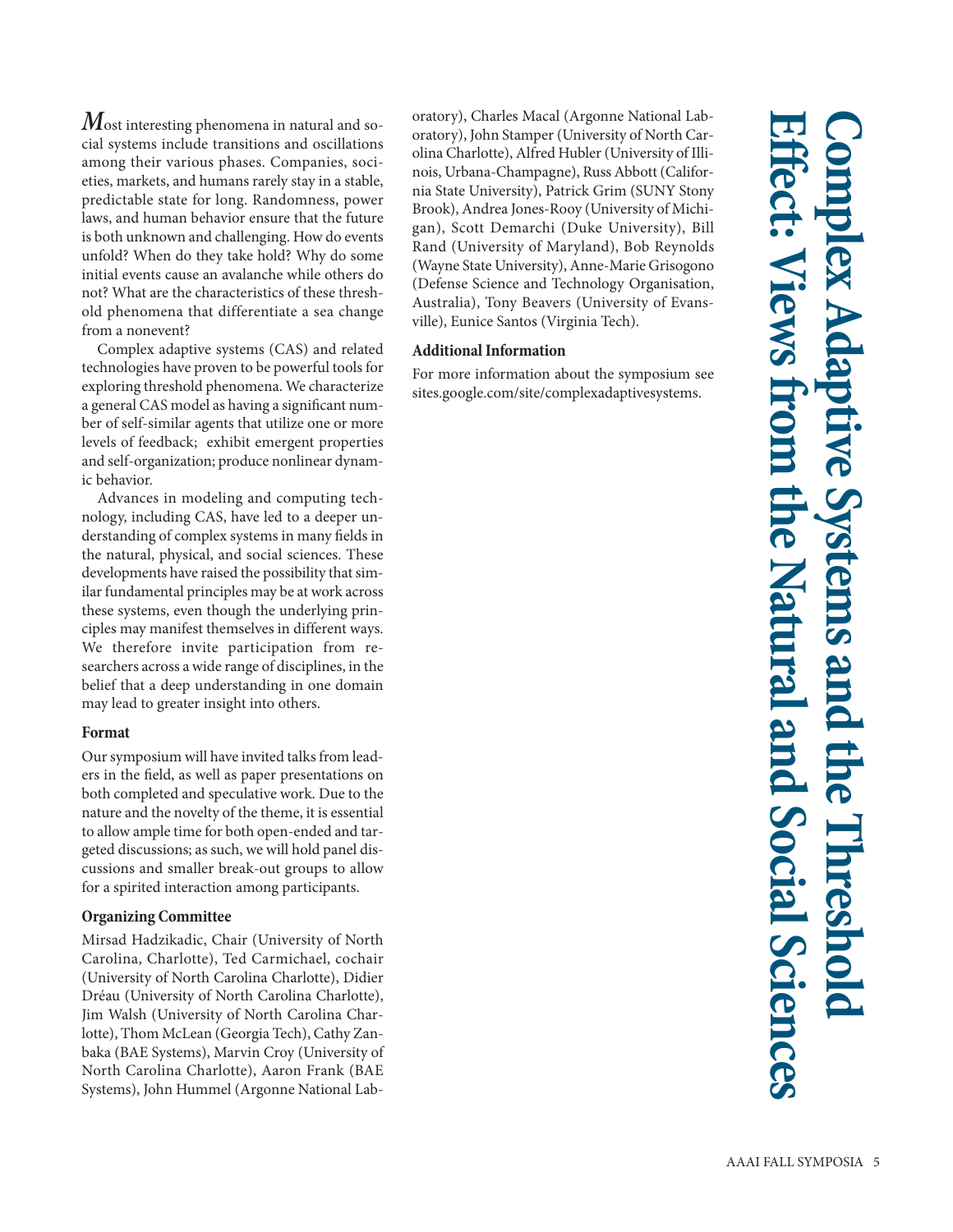*I*n recent years, an impressive number of methods have been proposed for manifold learning and nonlinear dimensionality reduction. This fact illustrates both the growing interest in the area and the myriad of possible approaches to the problem. These methods vary, for example, in terms of the preservation of global or local properties of the data, regularization methods or the application of probabilistic or geometric constraints to the embedding.

The resulting theory and methods of manifold learning can be applied to many areas. For example, in computer vision, most data sets are comprised of sparse, high dimensional data (for example, hundreds of images where each image contains millions of pixels). Manifold learning has been used to facilitate common computer vision tasks such as video content analysis, pose estimation, image or video segmentation, and object tracking. Similarly, applications of manifold learning are abundant in bioinformatics, natural language processing, and robotics.

The goal of this symposium is to identify the overlap of theory and uses of manifold across the disciplines, which both produce and consume these methods in order to consolidate the knowledge on this topic, discuss the achievements in the area, and figure out the common open problems.

Topics of the program include the following:

### *Theory of Manifold Learning*

- **Distance metrics**
- Laplace operators, harmonic analysis
- Dimensionality estimation
- Regression and classification
- Sparsity and compressive sensing
- Approximation of manifolds
- Parameterizations and embeddings

### *Manifold Learning and Graph-Based Methods*

- Kernel, spectral, topological, and probabilistic methods
- Method taxonomies

### *Applications of Manifold Learning*

 AI, bioinformatics, computer vision, NLP, robotics, social networks

### **Format**

The symposium format is a one-track session, which will be organized into the following topic clusters: foundations, algorithms, representations, applications, and future challenges. Each cluster will consist of an invited talk, presentation of submitted work as short talks or posters, and a panel discussion.

### **Organizing Committee**

Mikhail Belkin (The Ohio State University), Mauro Maggioni (Duke University), Sridhar Mahadevan (University of Massachusetts), Richard Souvenir (University of North Carolina at Charlotte), Jerry Zhu (University of Wisconsin – Madison)

### **Additional Information**

For more information about the symposium see odin.uncc.edu/aaai-manifold or contact Richard Souvenir (souvenir@uncc.edu) with questions..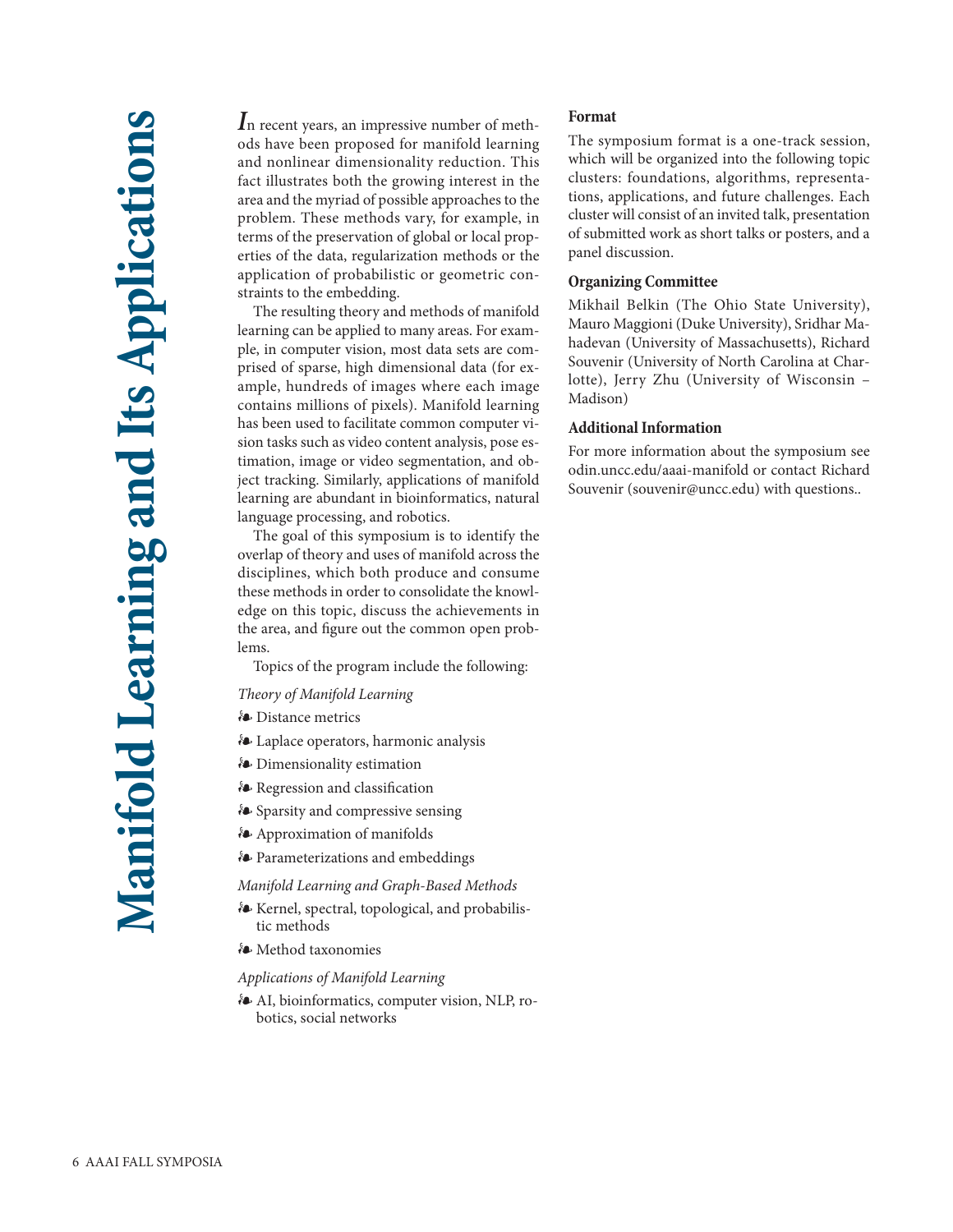*A* multiplicity of representational frameworks has been proposed for explaining and creating human-level intelligence. Each has been proven useful or effective for some class of problems, but not across the board. This fact has led researchers to propose that perhaps the underlying design of cognition is multi-representational, or hybrid, and made up of subsystems with different representations and processes interacting to produce the complexity of cognition. Recent work in cognitive architectures has explored the design and use of such systems in high-level cognition. The main aim of this symposium is to bring together researchers who work on systems utilizing different types of representations to explore a range of questions about the theoretical framework and applications of such systems.

The symposium will be a mixture of invited talks, refereed full and position papers, expert panels and discussion sessions. The first session on each day will feature invited talks from experts in the field. The second and fourth sessions on Thursday and Friday (and the second session on Saturday) will be devoted to paper presentations. The exact length of time reserved for each presentation will be determined according to the number of number of papers accepted and will include time for answering questions. Time will also be reserved at the end of each paper session for an expert panel formed from the presenters of that session. More general questions that focus on areas common to the presentations or those that

compare and contrast the various approaches discussed in that session will be the focus of these discussions. The third session on Thursday and Friday will be devoted to discussion groups. There will be between four and six groups devoted to various theoretical and application-oriented topics. Symposium participants will be able to select their group of choice. The end of these discussion sessions will include a 20-30 minute meeting where various groups will present their summary of the individual discussions.

### **Organizing Committee**

Unmesh Kurup, Chair (Rensselaer Polytechnic Institute, USA), B. Chandrasekaran (The Ohio State University, USA), Bonny Banerjee (Securboration, USA), John Laird (University of Michigan, USA), Scott Lathrop (United States Military Academy, USA), Marvin Minsky (MIT Media Lab, USA), Luis Pineda (Universidad Nacional Autónoma de México, Mexico), Samuel Wintermute (University of Michigan, USA)

### **Additional Information**

For more information about the symposium see www.diagrams.ukurup.com/hybrid.



# **for Human-Level Intelligence Multi-Representational Architectures I-Kepresentat** man-Level Intelligence nal Architectures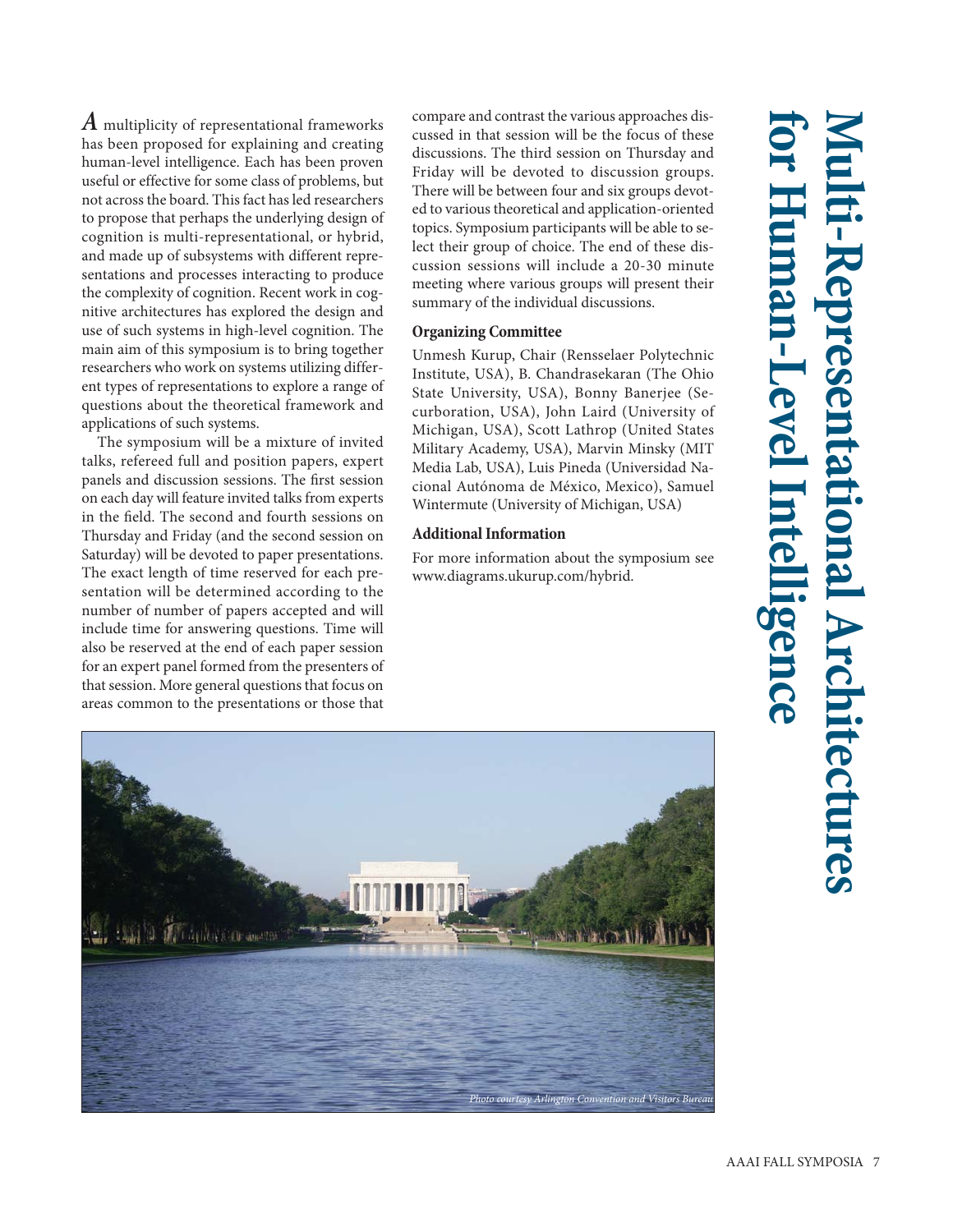*A*rgumentation is a form of reasoning in which explicit attention is paid to the reasons for the conclusions that are drawn and how conflicts between reasons are resolved. Explicit consideration of the support for conclusions provides a mechanism, for example, to handle inconsistent and uncertain information. Argumentation has been studied both at the logical level, as a way of modelling defeasible inference, and at the dialogical level, as a form of agent interaction. Argumentation has long been studied in disciplines such as philosophy, and one can find approaches in computer science from the 1970s onwards that clearly owe something to the notion of an argument. Work on computational argumentation, where arguments are explicitly constructed and compared as a means of solving problems on a computer, first started appearing in the second half of the 1980s, and argumentation is now well established as an important sub-field within artificial intelligence.

There is now a good understanding of the basic requirements of argumentation systems, and there are several theoretical models that have been widely studied by researchers. There are one or two robust implementations, and the first software systems built around argumentation are beginning to appear. This, therefore, is an appropriate time to consider what these models and implementations might be used for. This symposium will provide a forum for wide-ranging discussion of the possible applications of techniques from computational argumentation. It will give special focus to strongly innovative ideas, ideas that can engage current researchers in the area and can inspire others to become researchers in the area.

### **Organizing Committee**

Simon Parsons, Chair (Brooklyn College, City University of New York), Pietro Baroni (University of Brescia, Italy), Trevor Bench-Capon (University of Liverpool, UK), Nancy Green (University of North Carolina Greensboro, USA), Henry Prakken (Utrecht University, The Netherlands)

### **Additional Information**

For more information about the symposium see people.cs.uu.nl/henry/uses.



*Photo courtesy Arlington Convention and Visitors Bureau*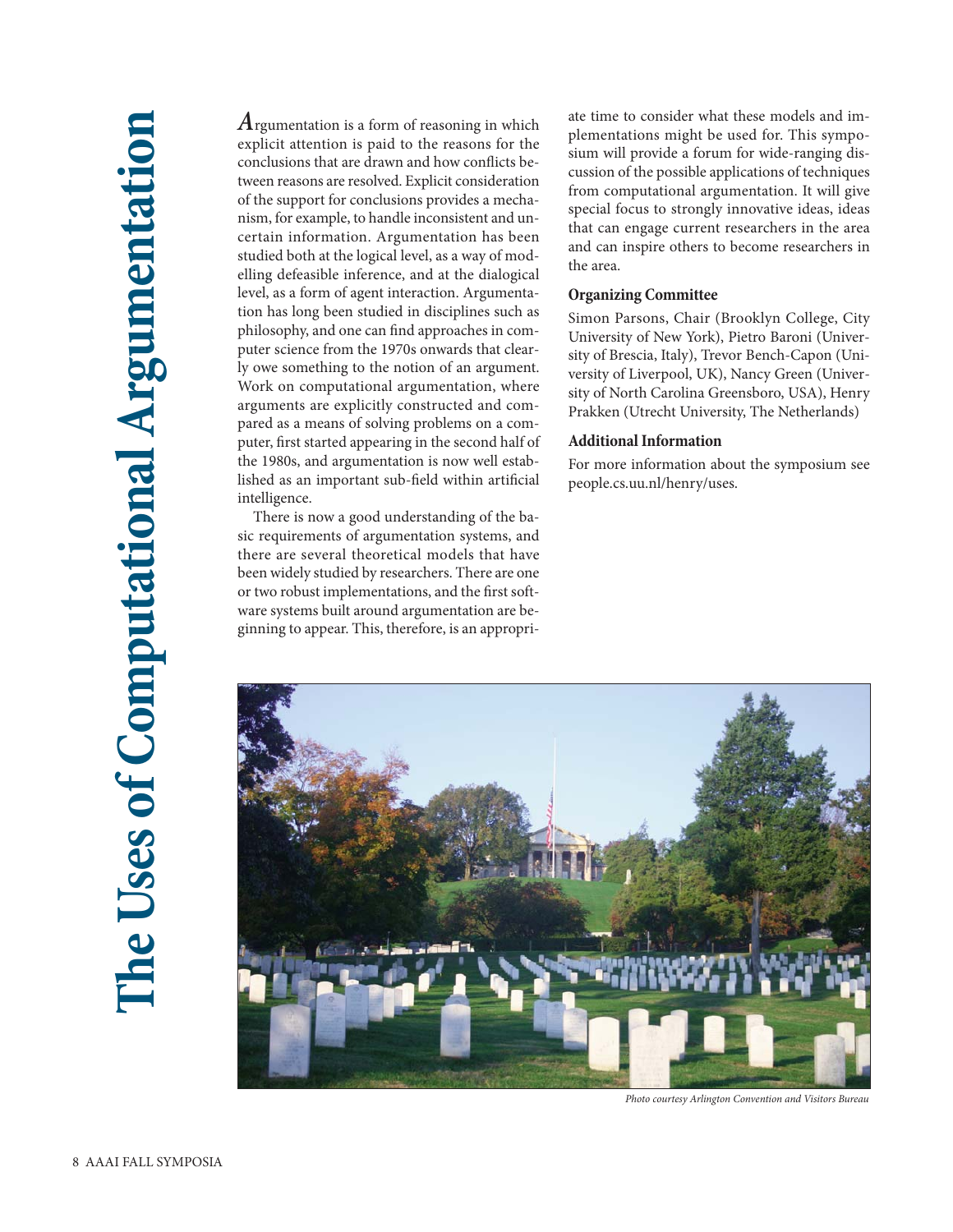*I*nteraction between healthcare providers and consumers has a central role in consumer satisfaction and successful health outcomes. The healthcare consumer, facing increasing responsibility for healthcare decisions, may turn to electronic resources to supplement the information given by his healthcare provider. Here intelligent systems can assist in retrieval and summarization of relevant and trustworthy information, in tailoring the information so that it is comprehensible, and in making it accessible to computer users with disabilities. Furthermore, intelligent systems are beginning to appear that provide virtual healthcare services to the patient: for example, monitoring the patient's health, reminding him to take his medicine, and encouraging him to exercise or eat a healthy diet. On the health care provider's side, artificial intelligence can provide virtual patients for training providers to diagnose, care for, or communicate with clients.

This symposium will focus on virtual healthcare interaction (VHI): use of artificial intelligence in interaction traditionally occurring between healthcare providers and consumers. Topics of interest include the following:

- Virtual healthcare providers (such as medication advising, counseling)
- Games, conversational agents, and dialogue systems for healthy behavior promotion (such as STD prevention, personal exercise trainer)
- Virtual patients for training providers to diagnose, care for, or communicate with clients (such as virtual psychiatric patient)
- Decision support for healthcare clients (such as for cancer treatment)
- Explanation for informed consent
- Healthcare interventions (such as cognitive prostheses, speech therapy, virtual or robotic companions)
- Tailoring health information or risk communication to patients, including low-literacy, low-numeracy, or under-served audiences
- Intelligent retrieval and summarization of healthcare information tailored for patients
- **Example 2** Tailored access to medical record supporting both providers and consumers
- Intelligent interfaces supporting access to healthcare services for people with HCI limitations (such as motor, vision, hearing, cognitive).

In addition to AI researchers, the symposium invites participants from healthcare-related fields with an interest in these issues. The symposium format will consist of presentations on work in progress and mature work, demonstrations of implemented systems, invited expert presentations, and small group discussions.

### **Organizing Committee**

Nancy Green, cochair (University of North Carolina Greensboro), Donia Scott, cochair (Open University), Tim Bickmore (Northeastern University), Giuseppe Carenini (University of British Columbia), Floriana Grasso (University of Liverpool), Curry Guinn (University of North Carolina Wilmington), Kathy McCoy (University of Delaware), Cecile Paris (CSIRO ICT Centre, Australia), Yan Qu, Ehud Reiter (University of Aberdeen)

### **Additional Information**

For more information about the symposium see www.uncg.edu/~nlgreen/aaaifss09/VHI-09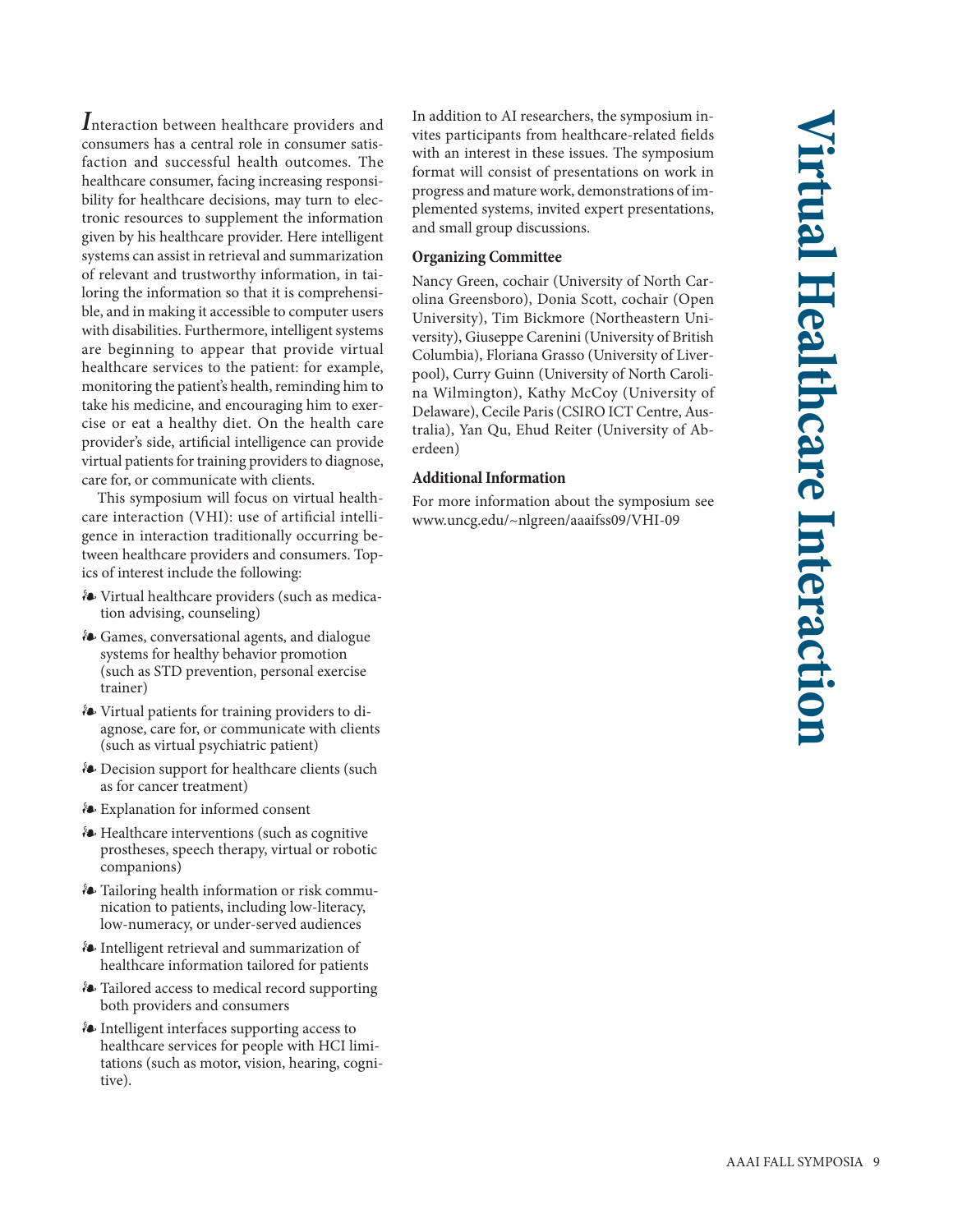ALL ATTENDEES MUST PREREGISTER. Each symposium has a limited attendance, with priority given to invited attendees. All accepted authors, symposium participants, and other invited attendees must register by September 18, 2009. After that period, registration will be opened up to the general membership of AAAI and other interested parties. All registrations must be postmarked by October 16, 2009.

The conference registration fee includes admission to one symposium, one copy of the working notes from the symposium, coffee breaks, and the opening reception.

Checks (drawn on US bank) or international money orders should be made out to AAAI. VISA, MasterCard and American Express are also accepted. Please fill out the attached registration form and mail it with your fee to:

AAAI 2009 Fall Symposium Series 445 Burgess Drive, Suite 100 Menlo Park, CA 94025

If you are paying by credit card, you may email the form to fss09@aaai.org or fax it to (650) 321- 4457. Registration forms are also available on AAAI's web page: www.aaai.org/Symposia/Fall/ fss09.php

*Please note:* All refund requests must be in writing and postmarked by October 23, 2009. No refunds will be granted after this date. A \$75.00 processing fee will be levied on all refunds granted.

When you arrive at the Westin Arlington Gateway, please pick up your complete registration packet at the registration area.

Registration hours will be:

Thursday, November 4 8:00 AM - 5:00 PM Friday, November 5 8:00 AM - 5:00 PM Saturday, November 6 8:30 AM - 5:00 PSunday, November 7 8:30 AM - 11:00 AM

### **Hotel Information**

For your convenience, AAAI has reserved a block of rooms at the Westin Arlington Gateway. One of the newest hotels in the Washington D.C. area, the Westin Arlington Gateway is located in the Ballston area of Arlington. It is a short walk from the Ballston Metro Station, which allows guests to easily explore Arlington, downtown Washington, DC, Alexandria, or Georgetown. Reagan National Airport is easily accessible via the Washington Metro rapid transit.

The conference room rate per night is \$189.00 (single/double).

Rates do not include applicable state and local taxes (approximately 10.25%), or hotel fees in effect at the time of the meeting. Symposium attendees must contact the Westin Arlington Gateway directly. Please request the group rate for the Association for the Advancement of Artificial Intelligence (AAAI) when reserving your room. The cut-off date for reservations is October 4, 2009. Reservations after this date will be accepted based on availability at the hotel's prevailing rate. All reservations must be secured by one night's deposit per room, via credit card or check. Reservations may be cancelled with no penalty up to 6:00 pm, 72 hours prior to the date of arrival. After that time, a penalty of one night's room and tax will be incurred. Upon check-in, date of departure must be confirmed. Early departure will result in a fee equal to one night's guest room rate.

Westin Arlington Gateway 801 North Glebe Road Arlington, Virginia 22203 USA *Fax:* +1 703 717-6260 *Reservations:* +1-888-627-7076 (reference AAAI) *Online Reservations:* www.starwoodmeeting. com/Book/aaai2009

### **Airport Transportation**

*Metro Rail.* Metro service is available from Reagan National Airport to The Westin Arlington Gateway. The cost is approximately \$1.65 per person one way. Take the Blue Line towards Largo Town Center Metro Station and arrive at Rosslyn Metro Station. Transfer to the Orange Line towards Vienna/Fairfax GMU. Arrive at Ballston Metro Station and walk .30 mile SW to The Westin Arlington Gateway.

For a metro rail system map, visit www.wmata. com/rail/maps/map.cfm

For a map of the station area in relation to the Arlington Gateway, please see www.stationmasters.com/System\_Map/BALLSTON/ballston. html or www.wmata.com/rail/station\_detail.cfm? station\_id=99

*Shuttle.* The Super Shuttle van service will take guests directly from the airport to The Westin Arlington Gateway. The shuttle service picks up passengers outside of the terminal. Approximate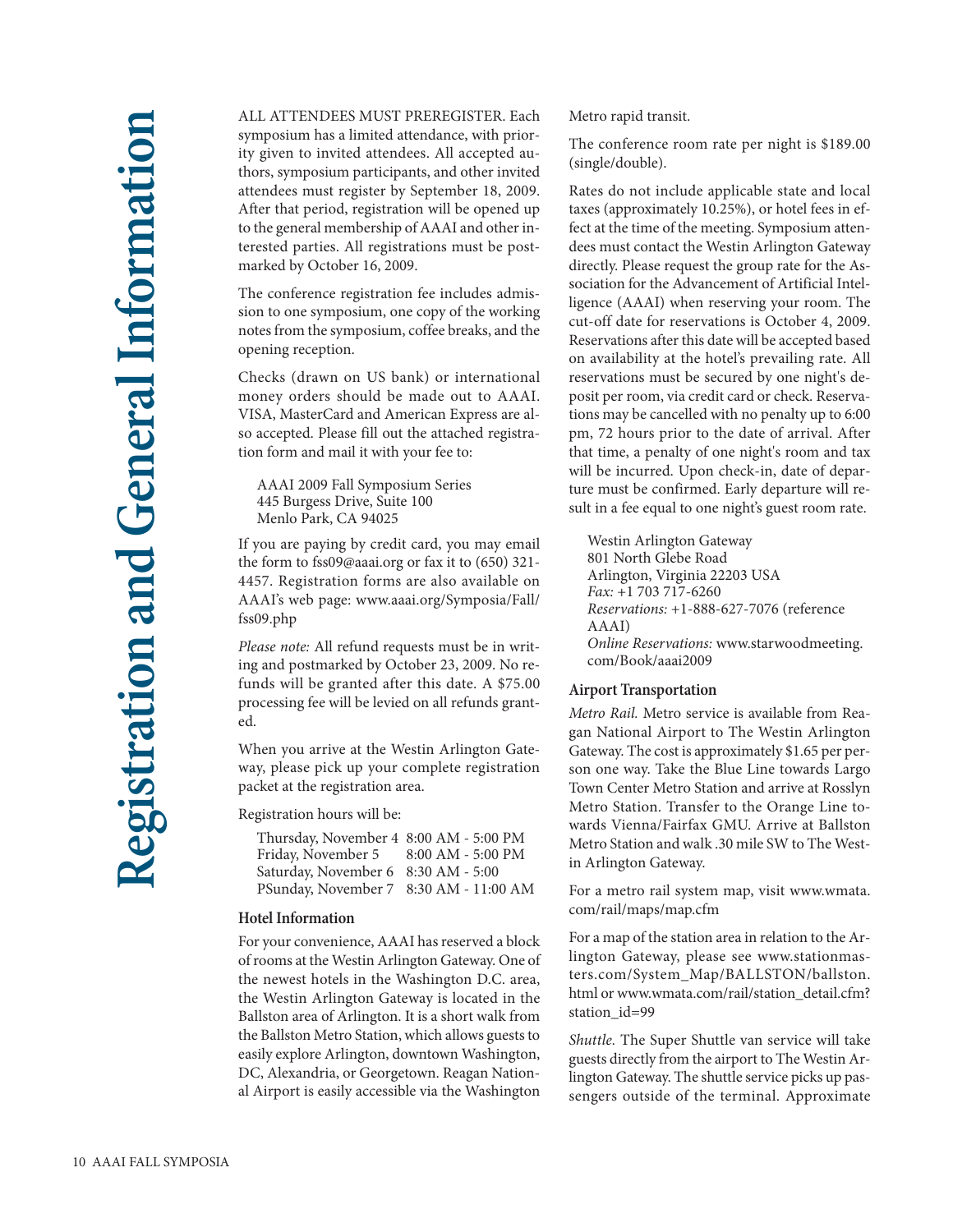

*Photo courtesy Arlington Convention and Visitors Bureau*

costs from each of the airports are listed below and may be subject to change. Please visit the website (www.supershuttle.com) or call Super Shuttle to confirm current rates (800-BLUE-VAN [258-3826]):

Reagan National Airport: \$14.00 Dulles International: \$29.00 Baltimore-Washington: \$48.00

*Car.* Take the George Washington Memorial Parkway North, and then merge onto I-395 South toward Richmond. Merge onto Washington Boulevard via Exit 8A toward Ridge Road and then onto US-50 W/Arlington Boulevard toward Falls Church. Take the Glebe Road exit, turn right onto North Glebe Road/VA-120 North. The hotel is on the right.

For directions from Washington Dulles Airport or other points, please see www.starwoodhotels. com/westin/property/overview/index.html? propertyID=1513 and click on "Local Area."

Valet parking is available at the Westin Arlington Gateway for a maximum of \$22.00 per day / overnight.

*Taxi.* Approximate one-way taxi fares from area airports are:

Reagan National Airport: \$20.00

Dulles International: \$50.00 Baltimore-Washington: \$95.00

### **Disclaimer**

In offering the Westin Arlington Gateway (hereinafter referred to as "Supplier"), and all other service providers for the AAAI Fall Symposium Series, the Association for the Advancement of Artificial Intelligence acts only in the capacity of agent for the Supplier, which is the provider of hotel rooms and transportation. Because the Association for the Advancement of Artificial Intelligence has no control over the personnel, equipment or operations of providers of accommodations or other services included as part of the Symposium program, AAAI assumes no responsibility for and will not be liable for any personal delay, inconveniences or other damage suffered by symposium participants which may arise by reason of (1) any wrongful or negligent acts or omissions on the part of any Supplier or its employees, (2) any defect in or failure of any vehicle, equipment or instrumentality owned, operated or otherwise used by any Supplier, or (3) any wrongful or negligent acts or omissions on the part of any other party not under the control, direct or otherwise, of AAAI.